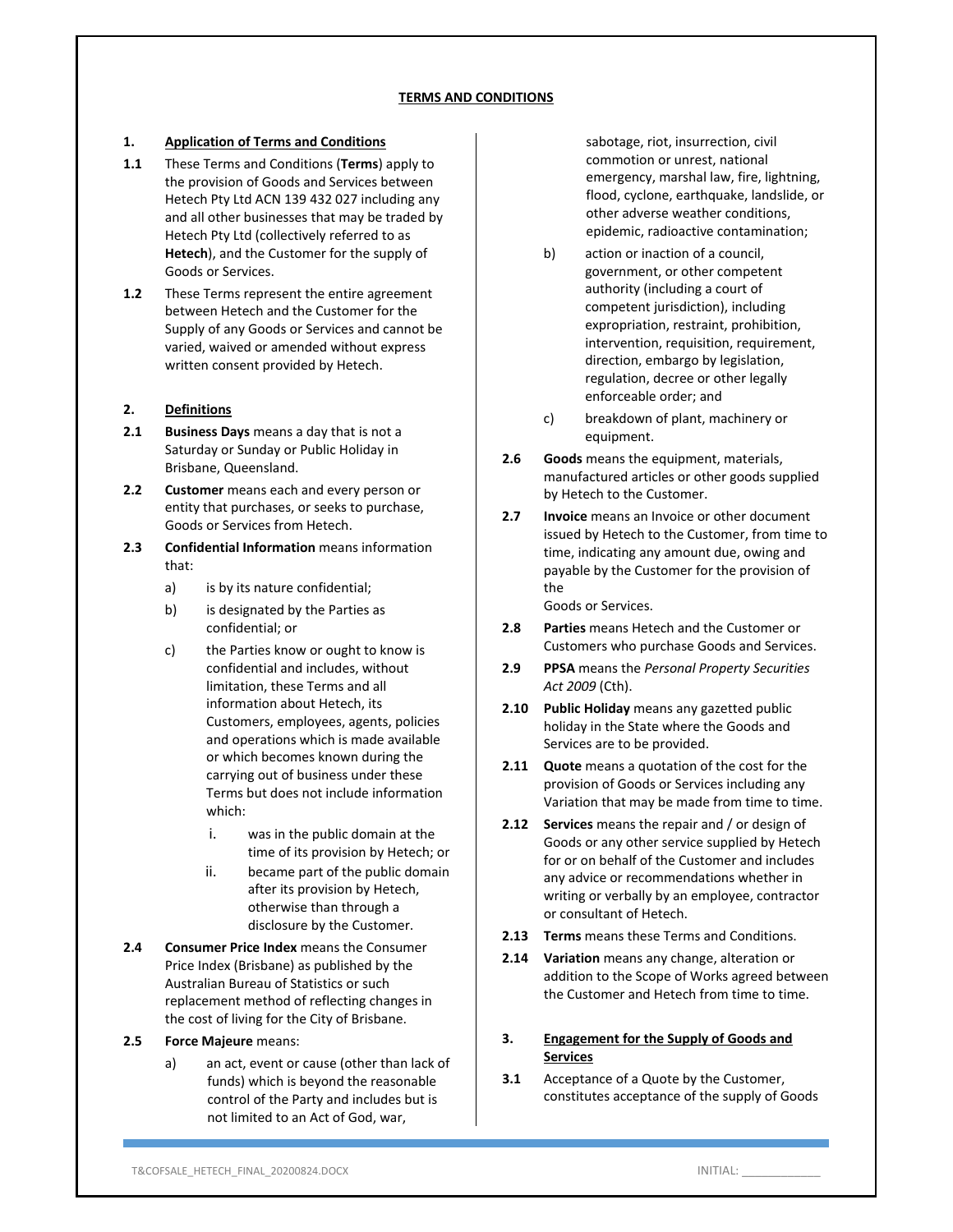and Services by Hetech and shall constitute acceptance of these Terms.

- **3.2** Hetech reserves the right to withdraw any Quote prior to acceptance, or within seven (7) days of receiving acceptance by the Customer in accordance with clause 3.4.
- **3.3** Unless otherwise stated, quotations are current for a period of thirty (30) days and thereafter are subject to written confirmation of currency by Hetech.
- **3.4** Acceptance of a Quote can occur by:
	- a) Signing and returning a copy of a Quote and/or Terms;
	- b) Giving written or verbal instructions to Hetech accepting the Quote for the supply of Goods or Services; or
	- c) Payment of a deposit.
- **3.5** All Quotes are provided subject to withdrawal or variation in the event that the Customer required any

alteration to design or specifications.

- **3.6** If a quote is accepted, and the delivery date required exceeds a period of sixty (60) days, then Hetech reserves the right to amend the Quote to reflect any increase in the costs of materials, labour or the Consumer Price Index.
- **3.7** The Customer is, and remains, solely responsible for obtaining and keeping current all necessary consents, authorisations or approvals from any government or other statutory authority relating to use of the Goods or Services contracted from Hetech.
- **3.8** The Customer warrants to Hetech that any information, specifications or designs provided by the Customer to Hetech do not breach the intellectual property rights of any third parties and, if such intellectual property rights do not belong to the Customer, the Customer has all necessary approvals and consents from any third parties to make use of the information, specifications or designs provided to Hetech from time to time.

# **4. Cancellation / Termination**

- **4.1** Subject to clause 3.2 above orders can be terminated by mutual agreement and subject to:
	- a) The Customer paying a cancellation charge equal to fifteen percent (15%) of the total order; and
	- b) The Customer paying an amount sufficient to indemnify Hetech for its actual and prospective loss, damage and expenses consequent upon the

cancellation, at the sole discretion of Hetech.

- **4.2** Hetech may cancel these Terms, or the delivery of Goods if:
	- a) that in Hetech's opinion it will not be able to continue to meet the requirements and expectations of the Customer;
	- b) that in Hetech's opinion the Customer will be unable to meet its payment obligations as and when they fall due;
	- c) the Customer becomes bankrupt, insolvent, convenes a meeting with its creditors or proposes to enter into an arrangement with creditors, or makes an assignment for the benefit of its creditors; or
	- d) the Customer fails to approve any Variations that are required to be undertaken in order for Hetech to provide the Goods or Services.
- **4.3** In the event the Customer breaches these Terms, the Customer will pay to Hetech, on demand, the full Quoted amount plus any Variations and all costs, expenses, charges and disbursements (including, but not limited to, legal costs and expenses on an indemnity basis) that Hetech incurs as a result of the breach.

### **5. Variation of the Scope of Works**

- **5.1** Hetech and the Customer agree that the following will constitute a Variation:
	- a) additional Goods to be supplied or Services to be carried out which were not contained in the Quote or any other prior Variation;
	- b) Goods or Services that were unknown and unable to be quoted upon at the time of the Quote as a result of any unforeseen or latent aspects of the provision of Goods or Services which did not arise or were not identifiable until full and unfettered provision of the Goods or Services could be determined by Hetech; and
	- c) Altering the design and production requirements for Goods.
- **5.2** In the event the Customer requires any Variation as may be identified in clauses 5.1(a) to 5.1(c), Hetech will provide a written variation to the Customer which will identify the additional Services and how those Services will be charged, or any additional costs for the supply of Goods.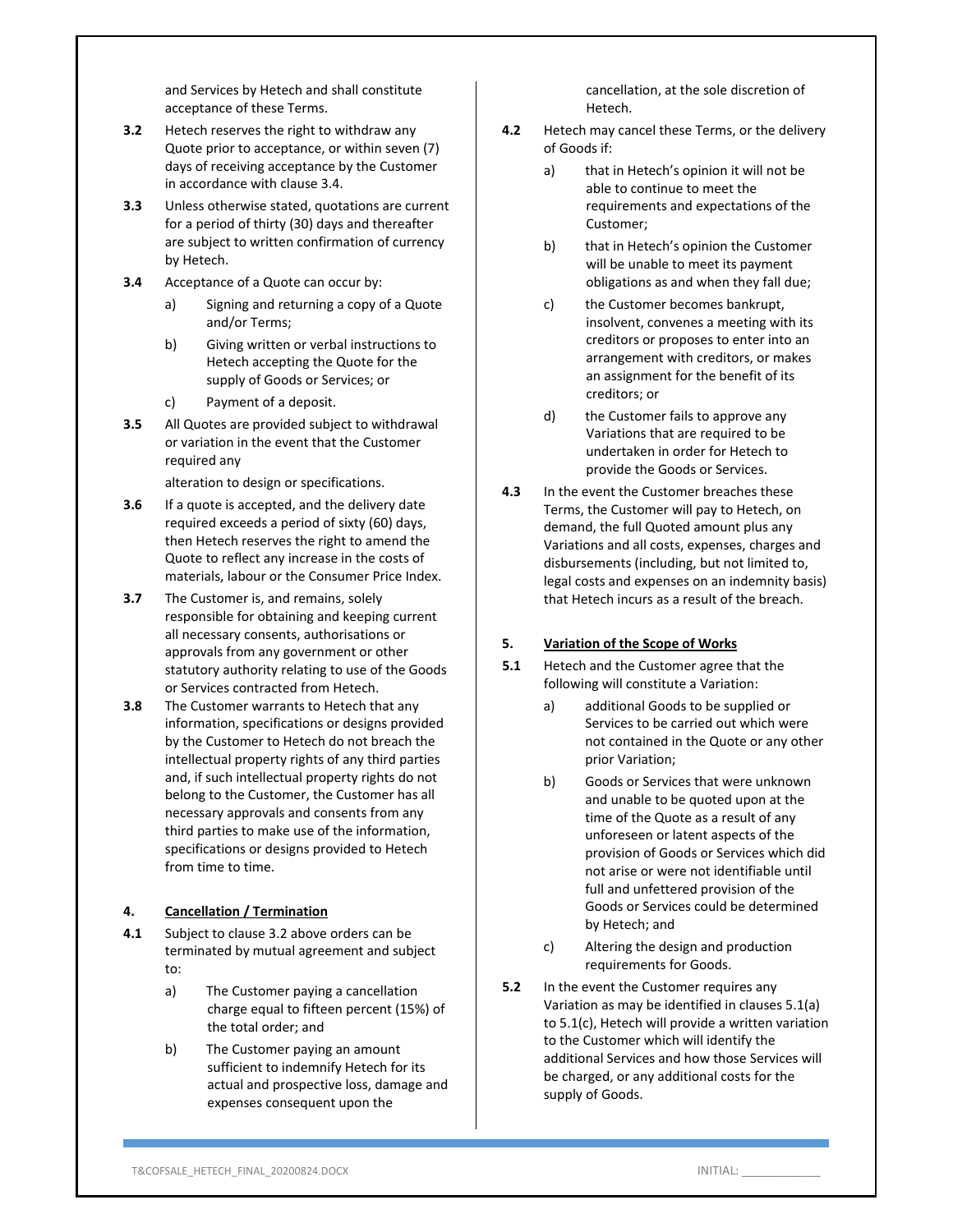### **6. Price and Payment**

- **6.1** Unless otherwise stated, all prices quoted by Hetech are:
	- a) current for a period of thirty (30) days;
	- b) exclusive of Goods and Services Tax (**GST**), or other government taxes;
	- c) quoted in Australian dollars, unless quoted to the contrary; and
	- d) do not include freight.
- **6.2** Unless otherwise agreed, payment by the Customer must be made prior to the despatch of Goods, or in accordance with an accepted credit application.
- **6.3** The Customer may make an application for credit permitting the payment of an account within thirty (30) days of the end of the month of despatch, or collection of the Goods or receipt of the Services
- **6.4** The Customer acknowledges that Hetech may
	- a) Refuse to grant credit to the Customer;
	- b) Withdraw or vary credit facilities at Hetech's discretion; or
	- c) Withhold supply at Hetech's discretion
- **6.5** The Customer acknowledges that in relation to the payment of any amount owing under the Terms that time is of the essence and any breach by the Customer may entitle Hetech to:
	- a) Cancel any credit agreement and take legal action for the recovery of any outstanding amounts;
	- b) Charge interest on any overdue amount at the rate of two percent (2%) per month calculated daily; and
	- c) Apply monies received first in satisfaction of accrued interest on overdue amounts and second in reduction of unpaid invoices.
- **6.6** All costs and expenses incurred by Hetech, as a result of a breach of the Terms by the Customer, shall be recoverable in addition to any other rights powers and remedies held by Hetech.
- **6.7** Payment by credit card is permitted and:
	- a) will incur a processing fee of two percent (2%) of the amount to be received by Hetech; and
	- b) are limited a maximum of \$2,000 per month per Customer, or as otherwise agreed by the Parties.
- **6.8** Notwithstanding any other clause in these Terms, Hetech reserves the right to suspend the provision of Goods or Services in the event

of non‐payment or dishonoured payment by the Customer pursuant to these Terms.

**6.9** Hetech will not be liable for any loss or damage sustained whatsoever by the Customer as a result of suspension of Services or the provision of Goods for non‐payment.

## **7. Delivery of Goods and Services**

- **7.1** Delivery of Goods will be made, and therefore risk with respect to the Goods will pass, to the Customer at the premises of Hetech.
- **7.2** Hetech can assist the Customer to arrange transportation of the Goods to a location other than the premises of Hetech.
- **7.3** Hetech will deliver the Goods by consignment using an agent or carrier nominated by the Customer, or failing nomination at the discretion of Hetech.
- **7.4** The cost of freight, delivery and insurance will be the Customer's responsibility.
- **7.5** Any costs for freight, delivery and insurance the Customer reasonably requests Hetech to incur will be reimbursed by the Customer on the date for payment.
- **7.6** Delivery of Goods to a third party nominated by the Customer is deemed to be delivery to the Customer, and the Customer will be responsible for the risk, loss or damage to the Goods as a result of such delivery.
- **7.7** Delivery of Goods by Hetech shall be deemed effected upon notification to the Customer that such Goods are available for collection by the Customer, an agent or carrier.
- **7.8** Evidence of acceptance by the Customer in the form of a signed receipt or delivery acknowledgement is not required by Hetech and the absence of such documentation is not conclusive of a failure to make delivery to the Customer.

### **8. Ownership of Goods**

- **8.1** Despite delivery and the passing of risk pursuant to clause 7.1 and consignment pursuant to clause 7.3 above, title in the Goods will not pass to the Customer until:
	- a) The Customer has paid all amounts owing for the supply of Goods; and
	- b) The Customer has met all other obligations in respect of all contracts between Hetech and the Customer, and the Goods or the proceeds of the sale of the Goods, will be kept separate until Hetech have received all monies owed to them.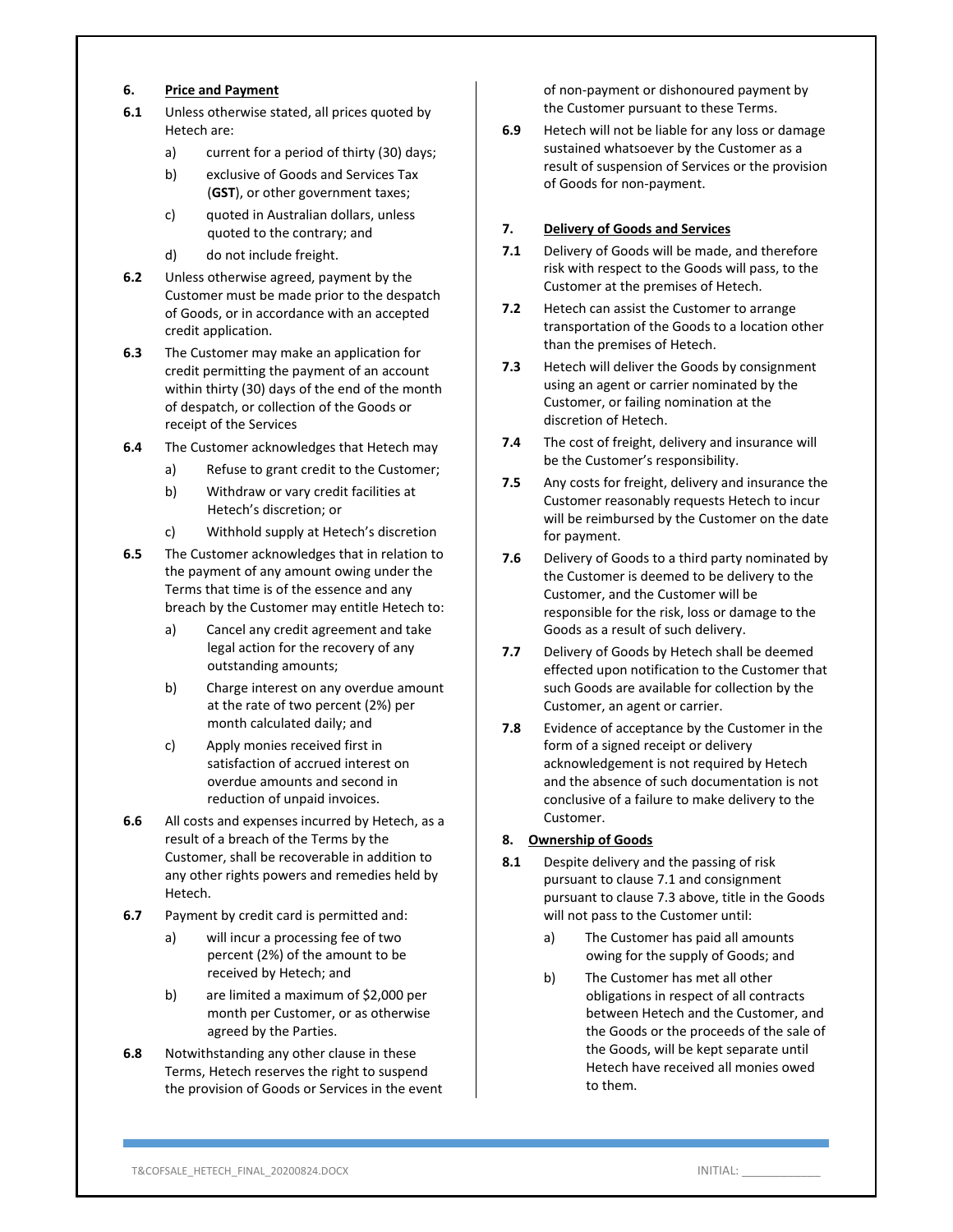- **8.2** Until Hetech has received payment in full for the supply of Goods, the Customer acknowledges that Hetech has a Purchase Money Security Interest which attaches over the Goods and their proceeds and a Security Interest in relation to other amounts owed by the Customer to Hetech.
- **8.3** Hetech may register its Purchase Money Security Interest and Security on the Personal Property Security Register established by the PPSA, and where necessary amend the registration.
- **8.4** Hetech and the Customer agree that sections 96 and 125 of the PPSA do not apply to the Security Interest created by these Terms.
- **8.5** To the extent permitted by law, if the PPSA applies, the Customer irrevocably waives any rights the Customer may have to:
	- a) receive notices or statements under sections 95, 118, 121(4), 125, 130, 132(3)(d), 132(4) and 135 of the PPSA;
	- b) redeem the Goods under section 142 of the PPSA;
	- c) reinstate the contract under section 143 of the PPSA; and
	- d) receive a verification statement (as defined in the PPSA).

Nothing in this clause prevents Hetech from taking action against the Customer for the purchase price of the Goods.

- **8.6** Until Hetech has received payment for the Goods in full:
	- a) the Customer agrees to take the Goods as bailee for Hetech;
	- b) the Customer must insure the Goods against all usual risks to full replacement value until ownership passes to the Customer noting on such insurance policy the interest of Hetech and any insurance monies received by the Customer in respect of Goods owned by Hetech, will be received on trust for and paid to Hetech.
- **8.7** The Customer must, where reasonably possible, store each delivery of Goods separately, clearly identified as the Hetech's property and in a manner to enable the Goods to be identified and cross‐referenced to particular invoices.
- **8.8** The Customer may only sell, use or part with possession of Goods in the ordinary course of its business. Any sale will be as fiduciary agent for Hetech and the Customer must receive on

trust for and account to Hetech for that part of the proceeds of sale that equates to the amount owing by the Customer to Hetech for those Goods, however this agency will only extend to the obligation to account for proceeds, and Hetech will not be bound by any contract between the Customer and the Customer's purchaser.

- **8.9** If the Customer uses the Goods in a manufacturing or value added process of its own or a third party, then the Customer will hold that part of the proceeds of the manufacturing or value added process as relates to the Goods on trust for Hetech. Such part will be deemed to equal in dollar terms the amount owing by the Customer to Hetech for those Goods at the time of the receipt of the proceeds.
- **8.10** In the event that payment in full is not made by the Customer, the Customer hereby authorises Hetech, together with its officers and employees and duly authorised agents, to enter upon the Customer's premises where the Goods are situated to recover such Goods.
- **8.11** In the event that payment in full is not made by the Customer within a time frame of three (3) months of the initial invoice, the Customer hereby authorises Hetech to resell the Goods to any other interested party, with any partial payment not to be reimbursed.
- **8.12** Failure of Hetech to deliver the Goods within an agreed timeframe does not entitle the Customer to treat the contract as repudiated.
- **8.13** Unless expressly agreed between Hetech and the Customer in writing, all intellectual property and technical know‐how acquired, created, developed or produced by Hetech in course of producing any Goods or Services shall remain the sole property of Hetech. Such retention extends to any knowledge gained in developing software modules or other technical applications (circuitry) deemed to be not patentable and of common knowledge within the electronics and electrical industry.
- **8.14** The provisions of this clause 8 will survive termination of these Terms or any other agreement between Hetech and the Customer for the sale of Goods, for whatever reason.

# **9. Performance**

**9.1** The performance by Hetech of the terms of this agreement is subject to the availability of the necessary Goods and Services to enable Hetech to fulfil the order.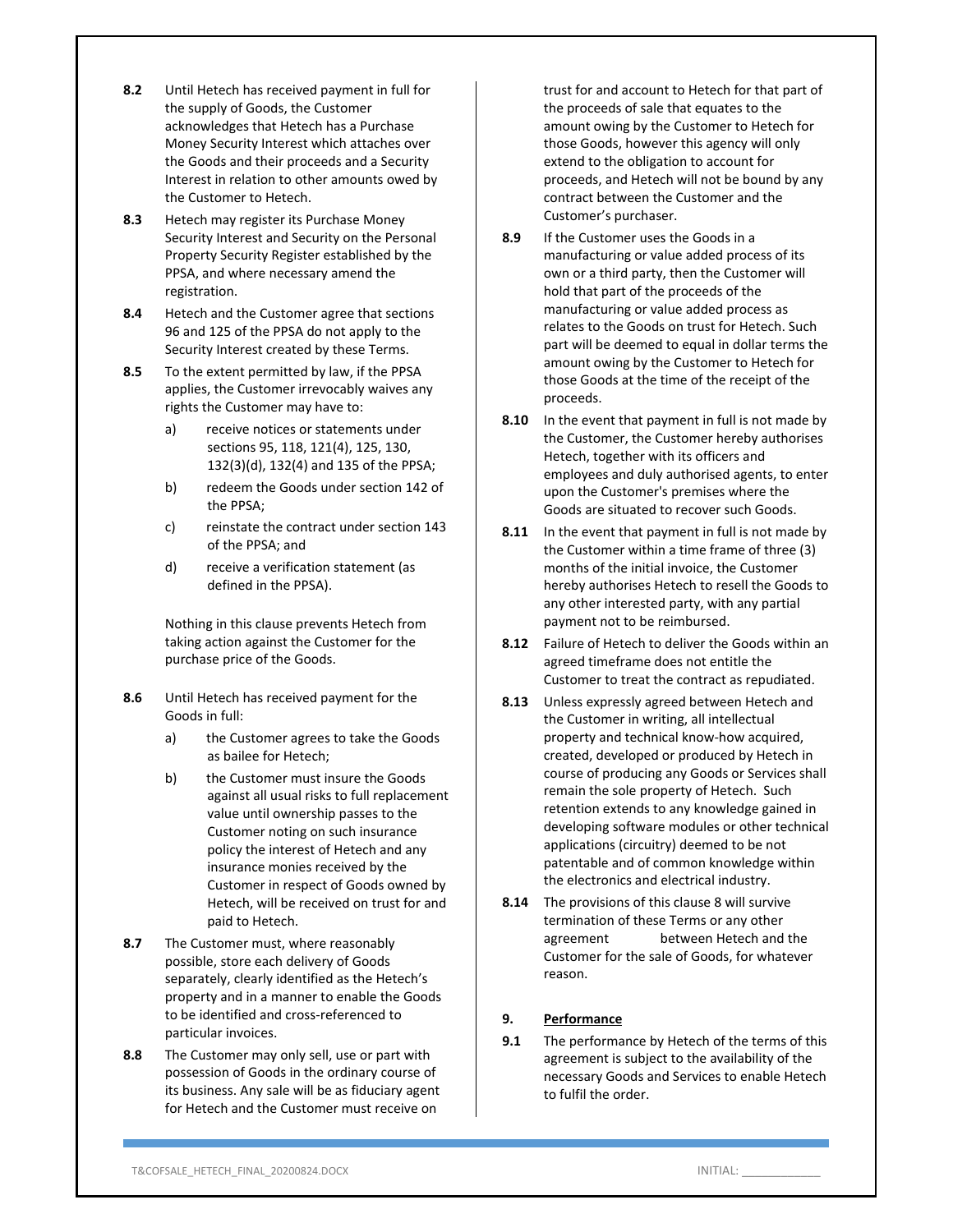**9.2** Hetech will use its best efforts to fill all accepted orders in accordance with delivery dates specified by the Customer or, if no delivery dates are specified, as soon as practicable but in no event will Hetech be liable for any claim, cost, loss, expense, damage resulting from any delay in delivery or performance or for any failure to deliver the delivery date due to causes beyond its control.

# **10. Defects**

- **10.1** Hetech warrants that any Goods or Services sold to the Customer will upon consignment by Hetech be free from defects in material or workmanship for a period of one (1) year in the case of new Goods and 90 days in the case of repairs, from the date of the invoice (or original invoice if more than one invoice issued).
- **10.2** If a defect appears which the Customer believes is covered by clause 10.1 above, Hetech at its option will repair, replace or issue credit based on an equitable adjustment in price to the Customer. Replacement parts or Goods will be furnished on an exchange basis and will be either reconditioned or new. All defective parts will be returned to Hetech and will become Hetech's property.
- **10.3** The express warranties in 10.1 above will only apply if:
	- a) Hetech is notified in writing within fourteen (14) days of the discovery of any relevant defect;
	- b) Hetech is satisfied that after consignment the Goods have been properly handled, carried, installed, stored, used and maintained and that the Customer has complied with any applicable recommendations of Hetech and that the Goods have not been altered or modified in any way by any person; and
	- c) Hetech has obtained from the suppliers of materials and components incorporated into the Goods warranties in terms similar to the warranties contained herein; and payment has been made strictly in terms of this agreement.
- **10.4** In addition to the general exclusions contained in clause 10.3 above Hetech will not be responsible for the non‐performance of Services or malfunction of or damage to any Goods supplied to the Customer arising from:
	- a) Malicious interference caused to the Goods or its installation;
- b) Storm, tempest, flood, fire, earthquake and other acts of God;
- c) War, invasion, act of foreign enemy, hostilities, civil war, rebellion, revolution, pandemic, insurrection or military or usurped power;
- d) Modification or interference to the equipment by the Customer or on the Customer's behalf without the written authority of Hetech;
- e) Abnormal variation in electrical power supply;
- f) Failure of ancillary equipment not part of the Goods; and
- g) Fair wear and tear.

Any costs or expense incurred by Hetech in detecting or isolating such non‐performance malfunction or damage so caused will be borne by the Customer.

# **11. Refunds**

a) Hetech will make compliance with all State and Federal obligations with respect to the issue of refunds or credits for Goods or Services supplied.

# **12. Limitation of Liability**

- **12.1** In the Event of a breach of these Terms by Hetech, any remedy available to the Customer is limited to damages. The Customer will not have any claim for damages greater than the cost of the Goods or Services provided.
- **12.2** To the extent permitted by law and except as provided in these Terms, all express and implied warranties, guarantees and conditions under statute or general law as to merchantability, description, suitability or fitness of the Goods or Services for any purpose are expressly excluded. Hetech is not liable for physical or financial injury, loss or damage or for consequential loss or damage of any kind arising out of the supply, design, function or use of the Goods supplied or acceptance of the Services provided by Hetech.
- **12.3** Hetech will not be liable, and the Customer hereby indemnifies Hetech against any loss or damages suffered by the Customer due to any delay in the provision of Goods or Services where a fixed delivery date has been agreed and the delay is:
	- a) beyond the power or control of Hetech;
	- b) caused by a breakdown in any tools or equipment of Hetech;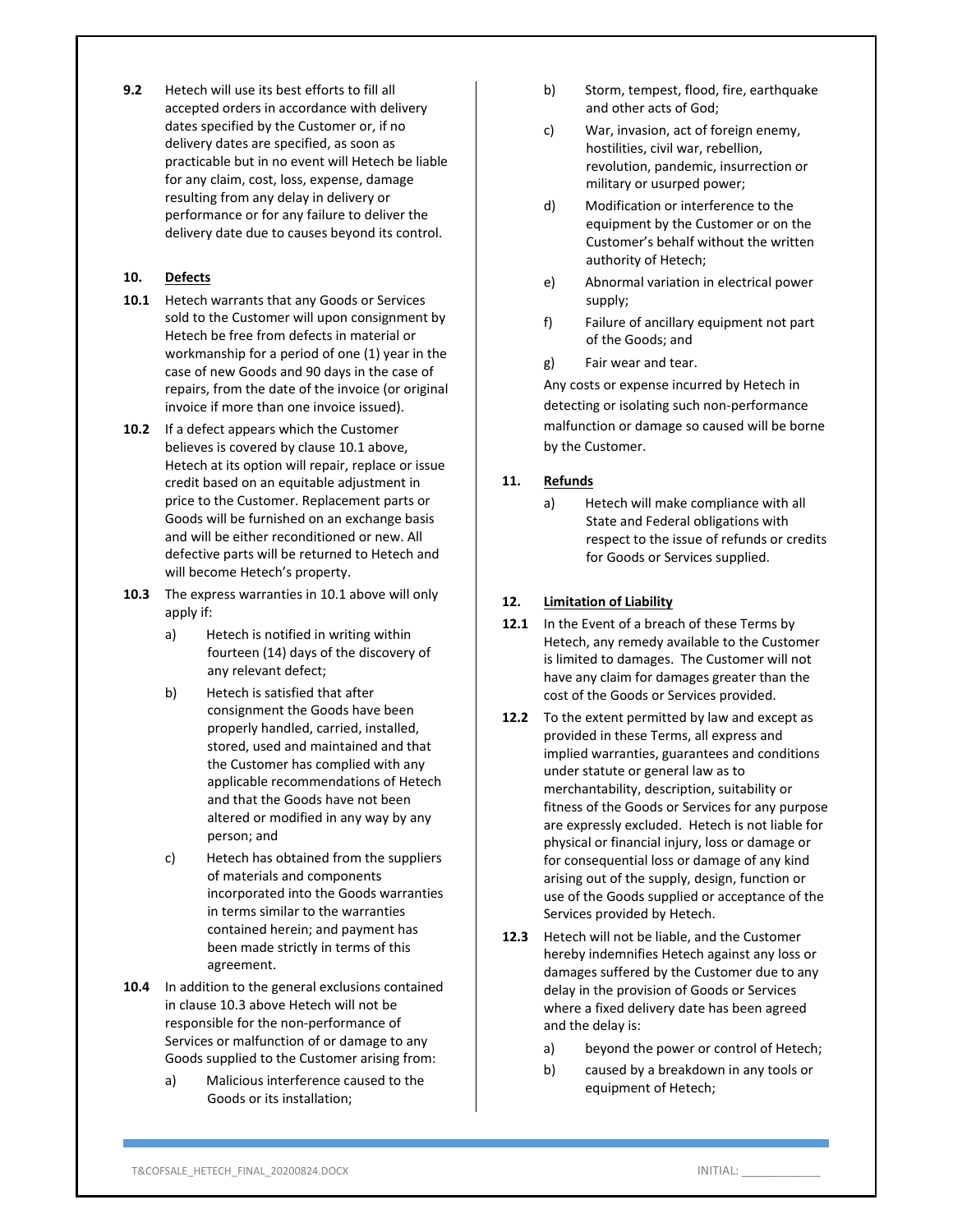- c) contributed to or caused by the Customer; and/or
- d) a result of Force Majeure.
- **12.4** Hetech will not be liable, and the Customer hereby indemnifies Hetech against any loss or damage suffered by the Customer, where Hetech is only engaged to make provision of Goods utilising information, specifications or designs provided by the Customer or any third party and such Goods are subsequently not fit (due to issues with the information, specifications or design) for an intended purpose.

# **13. Legislation**

**13.1** Nothing in these Terms is intended to have the effect of contracting out of any applicable provision of the Australian Consumer Law as set out in Schedule 2 of the *Competition and Consumer Act 2010 (Cth).*

### **14. Privacy**

- **14.1** In providing the Goods and Services, Hetech agrees to comply with the National Privacy Principles as set out in the *Privacy Act 1988* (Cth) and any other applicable legislation or privacy guidelines.
- **14.2** Hetech warrants that it will not:
	- a) sell, distribute, or lease the Customer's personal information to a third party unless Hetech has the Customer's permission or is required by law to do so; and
	- b) attempt to gain personal information from other individuals about the Customer.
- **14.3** The Customer agrees that Hetech may give to, and seek from, any credit providers named in the credit application and any credit providers that may be named in the credit report issued by a credit report agency, information about the Customer's credit arrangement.
- **14.4** The Customer understands that this information can include details about the Customer's credit worthiness, credit standing, credit history or credit capacity that credit providers are allowed to give or receive from each other under *the Privacy Act 1998* (Cth).
- **14.5** The Customer understands that the information may be used for the following purposes:
	- a) To assess an application by the Customer for credit;
- b) To notify other credit providers of a default by the Customer;
- c) To exchange information with other credit providers as to the status of the Customer's credit account with Hetech when the Customer is in default with credit providers; and
- d) To assess the Customer's credit worthiness.
- **14.6** Hetech may give personal or commercial information about the Customer to a credit reporting agency for the following purposes:
	- a) To obtain a credit report about the Customer; and
	- b) Allow the credit reporting agency to create or maintain a credit information file containing information about the Customer.

# **15. No Set‐Off or Deduction**

**15.1** The Customer acknowledges that all Invoices are payable in full and it will have no entitlement to any deduction or set‐off against Hetech arising from any dissatisfaction or any perceived or actual counterclaim that the Customer may have with Hetech.

### **16. Variation, Waiver and Jurisdiction**

- **16.1** Hetech may vary or waive any of these Terms at any time at its sole discretion.
- **16.2** The waiver of any breach of a term or condition contained herein does not constitute a waiver of another breach of the same or any other term or condition under these Terms.
- **16.3** The Customer acknowledges that the formation of all contracts between Hetech and the Customer is deemed to occur in the State of Queensland and shall be governed by those laws.
- **16.4** These Terms are governed by the laws of the State of the provision of Goods and Services for the purposes of the interpretation and application of those Terms.
- **16.5** In the event Hetech signs a supplementary agreement with a Customer, it will only apply to the extent that it is consistent with these Terms.

# **17. Entire Agreement**

**17.1** These Terms represent and contain the entire Terms agreed between Hetech and the Customer in relation to the provision of Goods and Services by Hetech to the Customer and